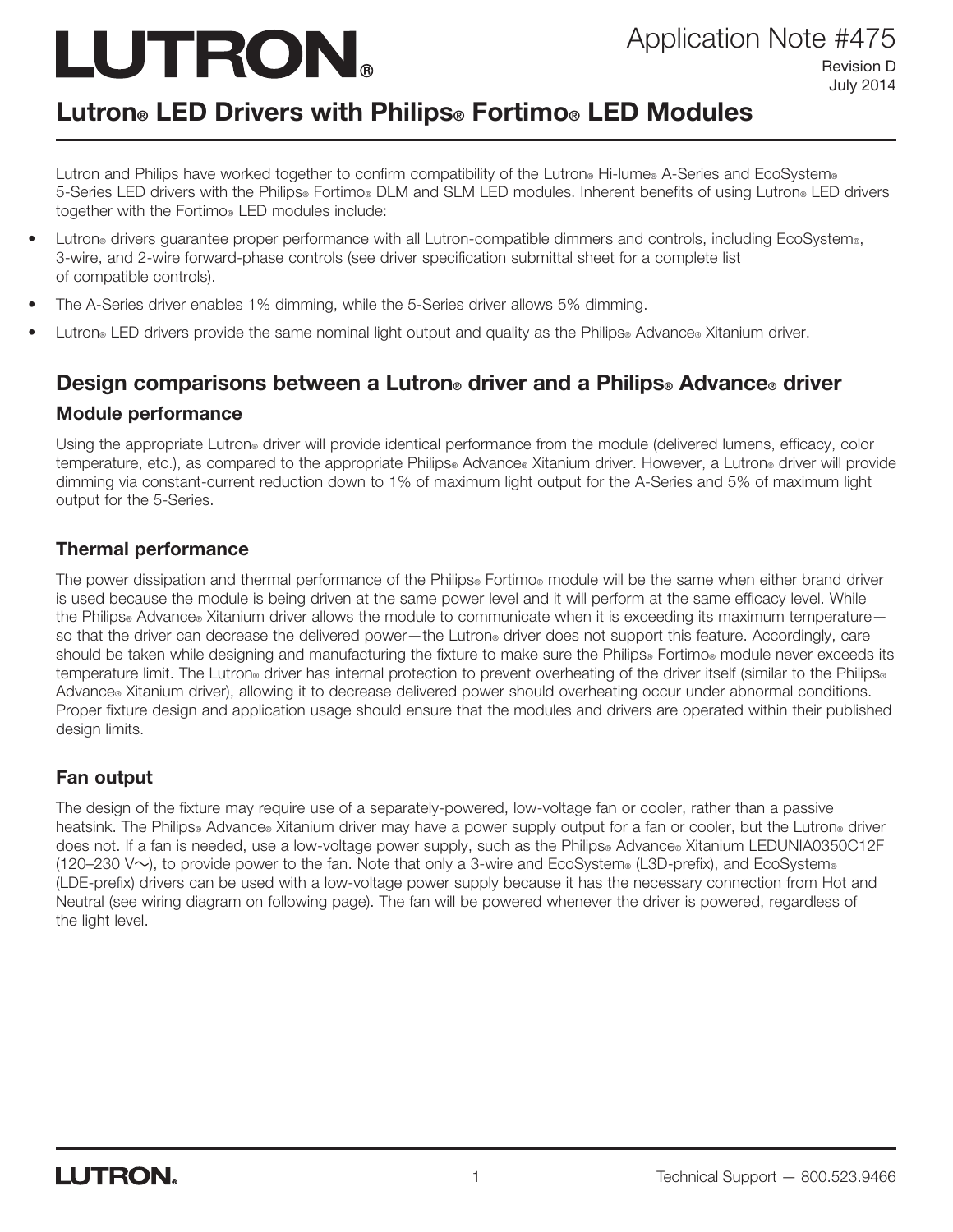## **Wiring**



- <sup>1</sup> L3D/LDE driver only
- <sup>2</sup> Cannot use fan

<sup>3</sup> See table below for part number

#### Philips® Cable Part Numbers

| Philips® Fortimo® Module Recommended Cables |                                        |
|---------------------------------------------|----------------------------------------|
| $DI$ M                                      | 9290 006 83903 (6 wire, 50 cm)         |
|                                             | 9290 006 84003 (6 wire, 84 cm)         |
| SI M                                        | 9290 006 84203 (6 wire, 50 cm, no fan) |
|                                             | 9290 006 84303 (6 wire, 84 cm, no fan) |

### Driver and Module Pairing

Using a Philips® Advance® Xitanium driver with a Philips® Fortimo® module allows detection and automatic adjustment of the output current to match the module's requirements, based on feedback from the module. In contrast, the appropriate Lutron<sup>®</sup> driver must be paired with the selected module at design time in order to ensure proper module power and light output. Replacing one module with another of a different part number may require a different Lutron® driver. The appropriate Lutron® driver can be selected for any Philips® Fortimo® module by referring to the tables on the following pages.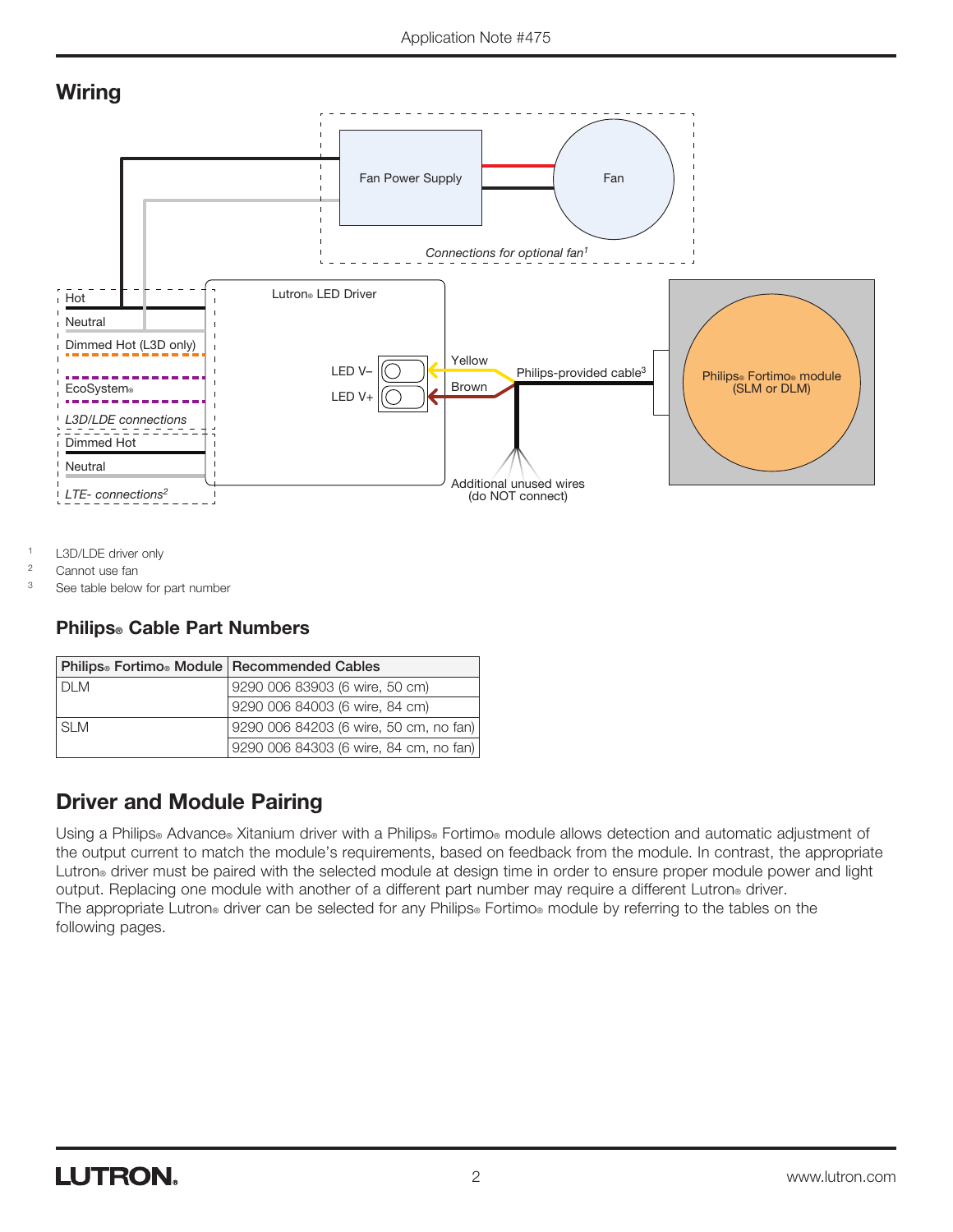#### Lutron® Drivers for Philips® Fortimo® DLM Gen 4 Modules

As a convenience to designers, the Fortimo® DLM Gen 4 Modules are provided with two compatible Lutron® driver model numbers: the first type of compatible driver, for "Matching Lumens", provides an exact driver match, ensuring that the module will deliver the specified number of lumens; the second type of compatible driver, for "Limiting SKUs", provides designers with a more restricted number of SKUs, allowing simplified design and inventory management. A variation of up to  $+/-$  5% lumen output should be expected from Philips® Fortimo® modules when using a driver from the "Limiting SKUs" list; this is in addition to the variation listed in the module specification sheet.

#### A-Series Drivers:

|                                                                  | Philips <sup>®</sup> Module | Lutron <sup>®</sup> Driver Part Number: A-Series <sup>1</sup> |                      |  |  |
|------------------------------------------------------------------|-----------------------------|---------------------------------------------------------------|----------------------|--|--|
| Philips <sup>®</sup> Fortimo <sup>®</sup> DLM Module Description | <b>Part Number</b>          | <b>Matching Lumens</b>                                        | <b>Limiting SKUs</b> |  |  |
| Fortimo® LED DLM 1100 10W/827 UL Gen 4                           | 9290 008 95406              | LxxA4U1Uvv-HA048                                              |                      |  |  |
| Fortimo® LED DLM 1100 10W/830 UL Gen 4                           | 9290 008 77403              | LxxA4U1Uvv-HA046                                              | LxxA4U1Uyy-HA044     |  |  |
| Fortimo® LED DLM 1100 10W/835 UL Gen 4                           | 9290 008 77503              | LxxA4U1Uyy-HA044                                              | LxxA4U1Uyy-HA044     |  |  |
| Fortimo® LED DLM 1100 9W/840 UL Gen 4                            | 9290 008 77603              | LxxA4U1Uyy-HA042                                              | LxxA4U1Uyy-HA044     |  |  |
| Fortimo® LED DLM 1500 16W/827 UL Gen 4                           | 9290 008 95506              | LxxA4U1Uyy-HA070                                              |                      |  |  |
| Fortimo® LED DLM 1500 15W/830 UL Gen 4                           | 9290 008 77703              | LxxA4U1Uyy-HA066                                              | LxxA4U1Uyy-HA063     |  |  |
| Fortimo® LED DLM 1500 14W/835 UL Gen 4                           | 9290 008 77803              | LxxA4U1Uyy-HA063                                              | LxxA4U1Uyy-HA063     |  |  |
| Fortimo® LED DLM 1500 13W/840 UL Gen 4                           | 9290 008 77903              | LxxA4U1Uyy-HA060                                              | LxxA4U1Uyy-HA063     |  |  |
| Fortimo® LED DLM 2000 22W/827 UL Gen 4                           | 9290 008 95606              | LxxA4U1Uyy-JA1000                                             |                      |  |  |
| Fortimo® LED DLM 2000 21W/830 UL Gen 4                           | 9290 008 78003              | LxxA4U1Uyy-JA093                                              | LxxA4U1Uyy-JA089     |  |  |
| Fortimo® LED DLM 2000 20W/835 UL Gen 4                           | 9290 008 78103              | LxxA4U1Uyy-JA089                                              | LxxA4U1Uyy-JA089     |  |  |
| Fortimo® LED DLM 2000 19W/840 UL Gen 4                           | 9290 008 78203              | LxxA4U1Uyy-JA085                                              | LxxA4U1Uyy-JA089     |  |  |
| Fortimo® LED DLM 3000 34W/827 UL Gen 4                           | 9290 008 95706              | LxxA4U1Uyy-JA1000                                             |                      |  |  |
| Fortimo® LED DLM 3000 32W/830 UL Gen 4                           | 9290 008 78303              | LxxA4U1Uyy-JA095                                              | LxxA4U1Uyy-JA090     |  |  |
| Fortimo® LED DLM 3000 30W/835 UL Gen 4                           | 9290 008 78403              | LxxA4U1Uyy-JA090                                              | LxxA4U1Uyy-JA090     |  |  |
| Fortimo® LED DLM 3000 28W/840 UL Gen 4                           | 9290 008 78503              | LxxA4U1Uyy-JA086                                              | LxxA4U1Uyy-JA090     |  |  |

#### 5-Series Drivers:

|                                          | Philips <sup>®</sup> Module | Lutron <sup>®</sup> Driver Part Number: 5-Series <sup>2</sup> |                      |  |
|------------------------------------------|-----------------------------|---------------------------------------------------------------|----------------------|--|
| Philips® Fortimo® DLM Module Description | Part Number                 | <b>Matching Lumens</b>                                        | <b>Limiting SKUs</b> |  |
| Fortimo® LED DLM 1100 10W/827 UL Gen 4   | 9290 008 95406              | LDE51U1UKz-NA050                                              |                      |  |
| Fortimo® LED DLM 1100 10W/830 UL Gen 4   | 9290 008 77403              | LDE51U1UKz-NA046                                              | LDE51U1UKz-NA044     |  |
| Fortimo® LED DLM 1100 10W/835 UL Gen 4   | 9290 008 77503              | LDE51U1UKz-NA044                                              | LDE51U1UKz-NA044     |  |
| Fortimo® LED DLM 1100 9W/840 UL Gen 4    | 9290 008 77603              | LDE51U1UKz-NA042                                              | LDE51U1UKz-NA044     |  |
| Fortimo® LED DLM 1500 16W/827 UL Gen 4   | 9290 008 95506              | LDE52U1UKz-FA070                                              |                      |  |
| Fortimo® LED DLM 1500 15W/830 UL Gen 4   | 9290 008 77703              | LDE52U1UKz-FA066                                              | LDE52U1UKz-FA063     |  |
| Fortimo® LED DLM 1500 14W/835 UL Gen 4   | 9290 008 77803              | LDE52U1UKz-FA063                                              | LDE52U1UKz-FA063     |  |
| Fortimo® LED DLM 1500 13W/840 UL Gen 4   | 9290 008 77903              | LDE52U1UKz-FA060                                              | LDE52U1UKz-FA063     |  |
| Fortimo® LED DLM 2000 22W/827 UL Gen 4   | 9290 008 95606              | LDE52U1UKz-MA105                                              |                      |  |
| Fortimo® LED DLM 2000 21W/830 UL Gen 4   | 9290 008 78003              | LDE52U1UKz-MA93                                               | LDE52U1UKz-MA89      |  |
| Fortimo® LED DLM 2000 20W/835 UL Gen 4   | 9290 008 78103              | LDE52U1UKz-MA89                                               | LDE52U1UKz-MA89      |  |
| Fortimo® LED DLM 2000 19W/840 UL Gen 4   | 9290 008 78203              | LDE52U1UKz-MA85                                               | LDE52U1UKz-MA89      |  |
| Fortimo® LED DLM 3000 34W/827 UL Gen 4   | 9290 008 95706              |                                                               |                      |  |
| Fortimo® LED DLM 3000 32W/830 UL Gen 4   | 9290 008 78303              |                                                               |                      |  |
| Fortimo® LED DLM 3000 30W/835 UL Gen 4   | 9290 008 78403              |                                                               |                      |  |
| Fortimo® LED DLM 3000 28W/840 UL Gen 4   | 9290 008 78503              |                                                               |                      |  |

In the Lutron® driver model number, "xx" represents control input type (3D for 3-wire and EcoSystem®; TE for 2-wire forward-phase control with neutral) and "yy" represents enclosure type (KS for compact case with studs, KN for compact case without studs, and MN for linear case); any combination of control input and enclosure type may be used. See Lutron® Hi-lume® A-Series specification sheet at www.lutron.com/hilumeled for details.

2 In the Lutron® driver model number for the 5-Series, "z" represents the enclosure type ("s" for studded, "n" for non-studded). See Lutron® EcoSystem® 5-Series specification sheet at www.lutron.com/ecosystem5series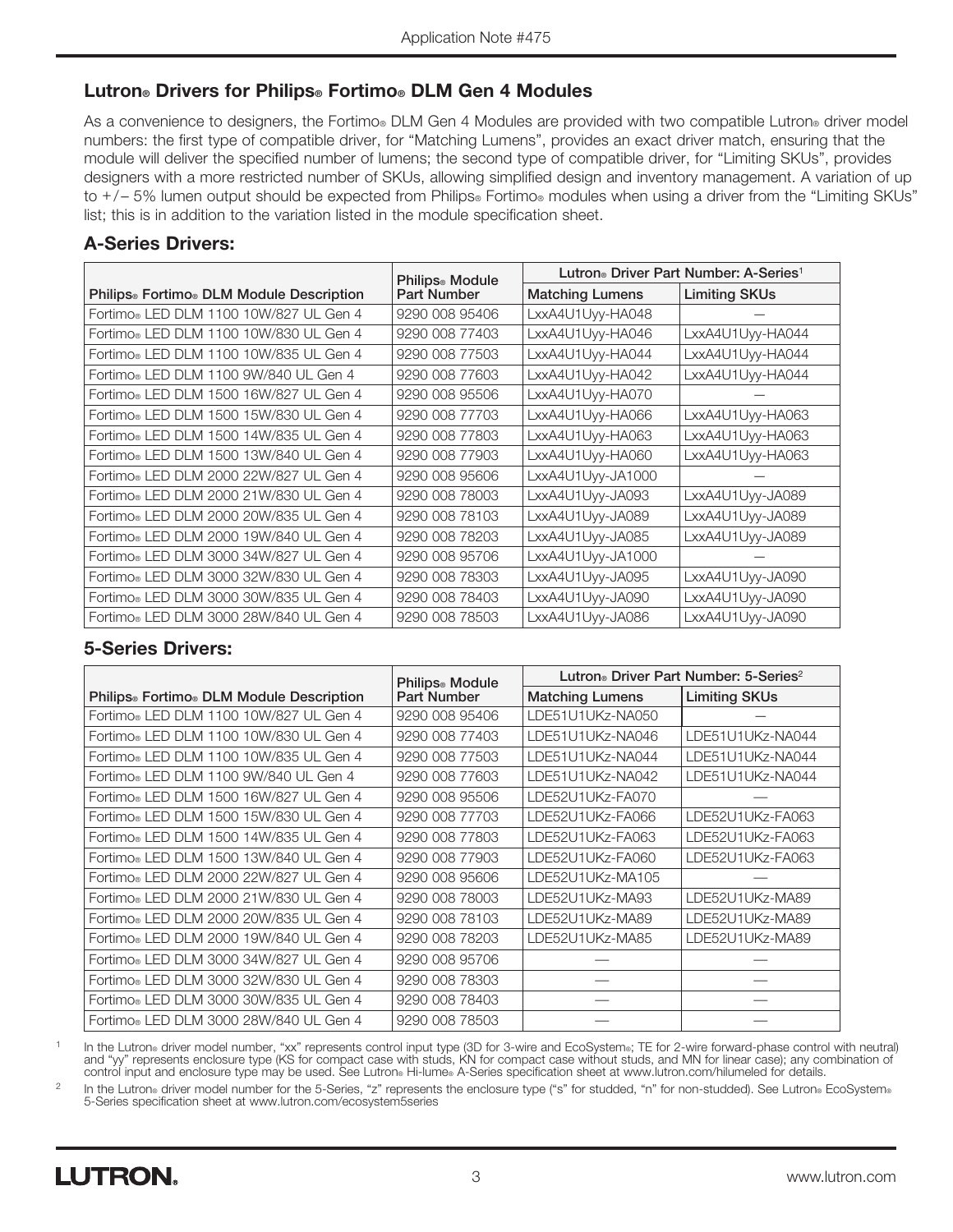| For reference only.<br>These devices have been superseded by DLM Gen 4 models. |                                         |                                                     |
|--------------------------------------------------------------------------------|-----------------------------------------|-----------------------------------------------------|
| Philips® Fortimo® DLM Module Description                                       | Philips <sup>®</sup> Module Part Number | Lutron <sup>®</sup> Driver Part Number <sup>1</sup> |
| Fortimo® LED DLM 1100 14 W/827 UL Gen 3                                        | 9290 006 71003                          | LxxA4U1Uyy-HA070                                    |
| Fortimo® LED DLM 1100 14 W/830 UL Gen 3                                        | 9290 006 71103                          | LxxA4U1Uyy-HA067                                    |
| Fortimo® LED DLM 1100 13 W/835 UL Gen 3                                        | 9290 006 71203                          | LxxA4U1Uyy-HA065                                    |
| Fortimo® LED DLM 1100 13 W/840 UL Gen 3                                        | 9290 006 71303                          | LxxA4U1Uyy-HA063                                    |
| Fortimo® LED DLM 1300 16 W/827 UL Gen 3                                        | 9290 006 71403                          | LxxA4U1Uyy-HA070                                    |
| Fortimo® LED DLM 1300 16 W/830 UL Gen 3                                        | 9290 006 71503                          | LxxA4U1Uyy-HA070                                    |
| Fortimo® LED DLM 1300 15 W/835 UL Gen 3                                        | 9290 006 71603                          | LxxA4U1Uyy-HA066                                    |
| Fortimo® LED DLM 1300 15 W/840 UL Gen 3                                        | 9290 006 71703                          | LxxA4U1Uyy-HA064                                    |
| Fortimo® LED DLM 2000 26 W/827 UL Gen 3                                        | 9290 006 71803                          | LxxA4U1Uyy-FA070                                    |
| Fortimo® LED DLM 2000 26 W/830 UL Gen 3                                        | 9290 006 71903                          | LxxA4U1Uyy-FA070                                    |
| Fortimo® LED DLM 2000 25 W/835 UL Gen 3                                        | 9290 006 72003                          | LxxA4U1Uyy-FA067                                    |
| Fortimo® LED DLM 2000 24 W/840 UL Gen 3                                        | 9290 006 72103                          | LxxA4U1Uyy-FA064                                    |
| Fortimo® LED DLM 2800 42 W/827 UL Gen 3                                        | 9290 006 72203                          | L3DA5U1UKx-NA088                                    |
| Fortimo® LED DLM 2800 42 W/830 UL Gen 3                                        | 9290 006 72303                          | L3DA5U1UKx-NA088                                    |
| Fortimo® LED DLM 2800 39 W/835 UL Gen 3                                        | 9290 006 72403                          | LxxA4U1Uyy-FA082                                    |
| Fortimo® LED DLM 2800 39 W/840 UL Gen 3                                        | 9290 006 72503                          | LxxA4U1Uyy-FA082                                    |

#### Lutron® Hi-lume® A-Series Drivers for Philips® Fortimo® Gen 3 DLM Modules

<sup>1</sup> In the Lutron® driver model number, "xx" represents control input type (3D for 3-wire and EcoSystem®; TE for 2-wire forward-phase control with neutral) and "yy" represents enclosure type (KS for compact case with studs, KN for compact case without studs, and MN for linear case); any combination of control input and enclosure type may be used. See Lutron® Hi-lume® A-Series specification sheet at www.lutron.com/hilumeled for details.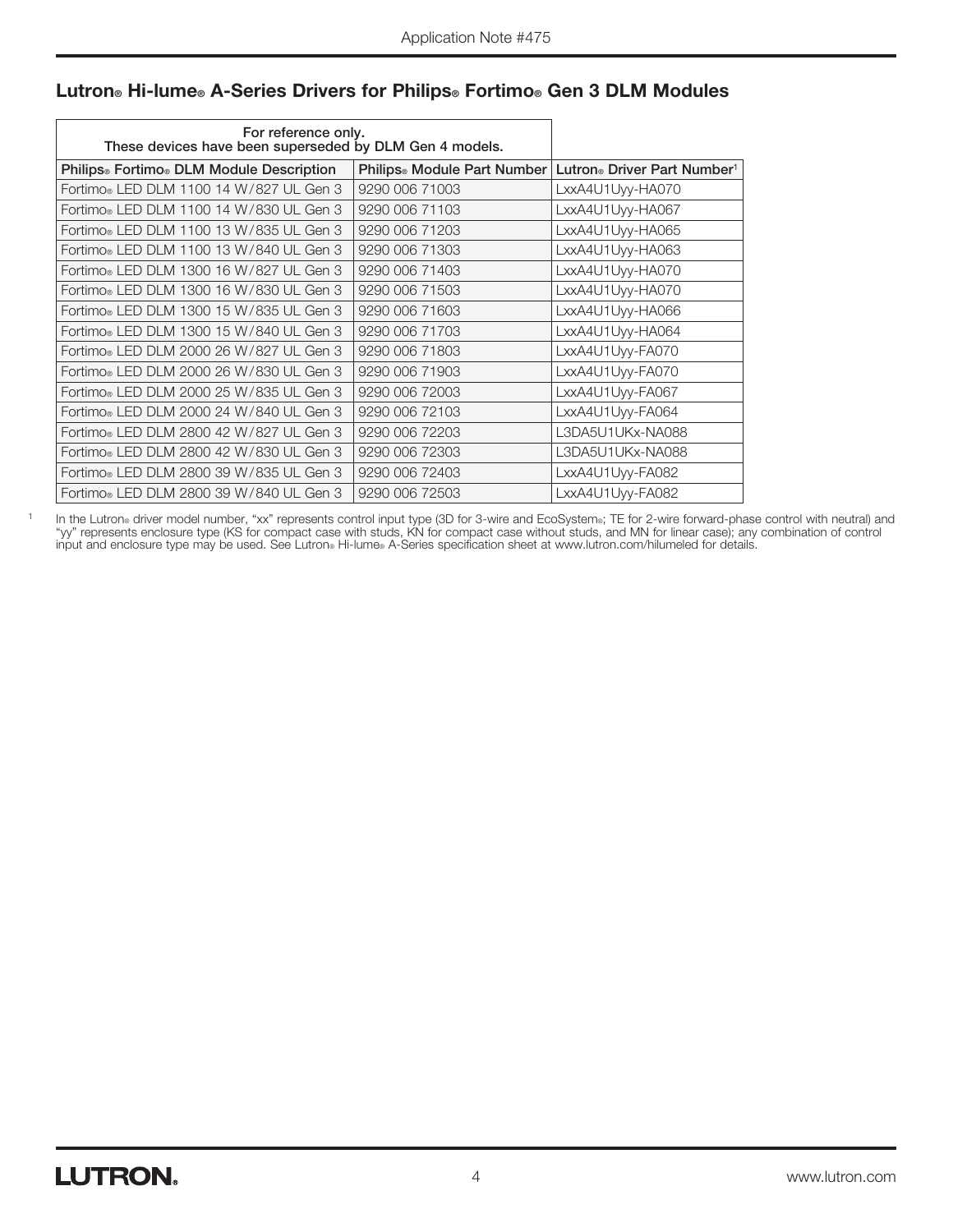| Philips® Fortimo® SLM Module Description | Philips <sup>®</sup> Module Part Number   Lutron® Driver Part Number <sup>1</sup> |                  |
|------------------------------------------|-----------------------------------------------------------------------------------|------------------|
| Fortimo® LED SLM 800 10 W/827 L13 G2     | 9290 006 97903                                                                    | LxxA4U1Uyy-HA043 |
| Fortimo® LED SLM 800 10 W/830 L13 G2     | 9290 006 98003                                                                    | LxxA4U1Uyy-HA041 |
| Fortimo® LED SLM 800 9 W/835 L13 G2      | 9290 006 98103                                                                    | LxxA4U1Uyy-HA038 |
| Fortimo® LED SLM 800 8 W/840 L13 G2      | 9290 006 98203                                                                    | LxxA4U1Uyy-HA035 |
| Fortimo® LED SLM 800 13 W/927 L13 G2     | 9290 006 98303                                                                    | LxxA4U1Uyy-HA057 |
| Fortimo® LED SLM 800 12 W/930 L13 G2     | 9290 006 98403                                                                    | LxxA4U1Uyy-HA052 |
| Fortimo® LED SLM 1100 15 W/827 L13 G2    | 9290 006 74703                                                                    | LxxA4U1Uyy-HA062 |
| Fortimo® LED SLM 1100 18W/827 L9 G2      | 9290 008 32003                                                                    | LxxA4U1Uyy-HA067 |
| Fortimo® LED SLM 1100 14 W/830 L13 G2    | 9290 006 74903                                                                    | LxxA4U1Uyy-HA058 |
| Fortimo® LED SLM 1100 17 W/830 L9 G2     | 9290 006 59403                                                                    | LxxA4U1Uyy-HA061 |
| Fortimo® LED SLM 1100 13 W/835 L13 G2    | 9290 006 75103                                                                    | LxxA4U1Uyy-HA057 |
| Fortimo® LED SLM 1100 12 W/840 L13 G2    | 9290 006 75203                                                                    | LxxA4U1Uyy-HA052 |
| Fortimo® LED SLM 1100 14W/840 L9 G2      | 9290 008 32103                                                                    | LxxA4U1Uyy-HA053 |
| Fortimo® LED SLM 1100 20 W/927 L13 G2    | 9290 006 74803                                                                    | LxxA4U1Uyy-JA085 |
| Fortimo® LED SLM 1100 18 W/930 L13 G2    | 9290 006 75003                                                                    | LxxA4U1Uyy-JA078 |
| Fortimo® LED SLM 1100 19W/930 L9 G2      | 9290 008 19503                                                                    | LxxA4U1Uyy-HA067 |
| Fortimo® LED SLM 2000 26 W/827 L19 G2    | 9290 006 75403                                                                    | LxxA4U1Uyy-FA056 |
| Fortimo® LED SLM 2000 24 W/830 L19 G2    | 9290 006 75803                                                                    | LxxA4U1Uyy-FA052 |
| Fortimo® LED SLM 2000 23 W/835 L19 G2    | 9290 006 76203                                                                    | LxxA4U1Uyy-FA051 |
| Fortimo® LED SLM 2000 20 W/840 L19 G2    | 9290 006 76403                                                                    | LxxA4U1Uyy-EA046 |
| Fortimo® LED SLM 2000 35 W/927 L19 G2    | 9290 006 75603                                                                    | LxxA4U1Uyy-FA077 |
| Fortimo® LED SLM 2000 32 W/930 L19 G2    | 9290 006 76003                                                                    | LxxA4U1Uyy-FA070 |
| Fortimo® LED SLM 3000 42 W/827 L19 G2    | 9290 006 76503                                                                    | L3DA5U1UKx-NA091 |
| Fortimo® LED SLM 3000 39 W/830 L19 G2    | 9290 006 76903                                                                    | L3DA5U1UKx-NA084 |
| Fortimo® LED SLM 3000 40 W/835 L19 G2    | 9290 006 77303                                                                    | L3DA5U1UKx-NA087 |
| Fortimo® LED SLM 3000 36 W/840 L19 G2    | 9290 006 77503                                                                    | L3DA5U1UKx-NA078 |

#### Lutron® Hi-lume® A-Series Drivers for Philips® Fortimo® Gen 2 SLM Modules

<sup>1</sup> In the Lutron® driver model number, "xx" represents control input type (3D for 3-wire and EcoSystem®; TE for 2-wire forward-phase control with neutral) and "yy" represents enclosure type (KS for compact case with studs, KN for compact case without studs, and MN for linear case); any combination of control input and enclosure type may be used. See Lutron® Hi-lume® A-Series specification sheet at www.lutron.com/hilumeled for details.